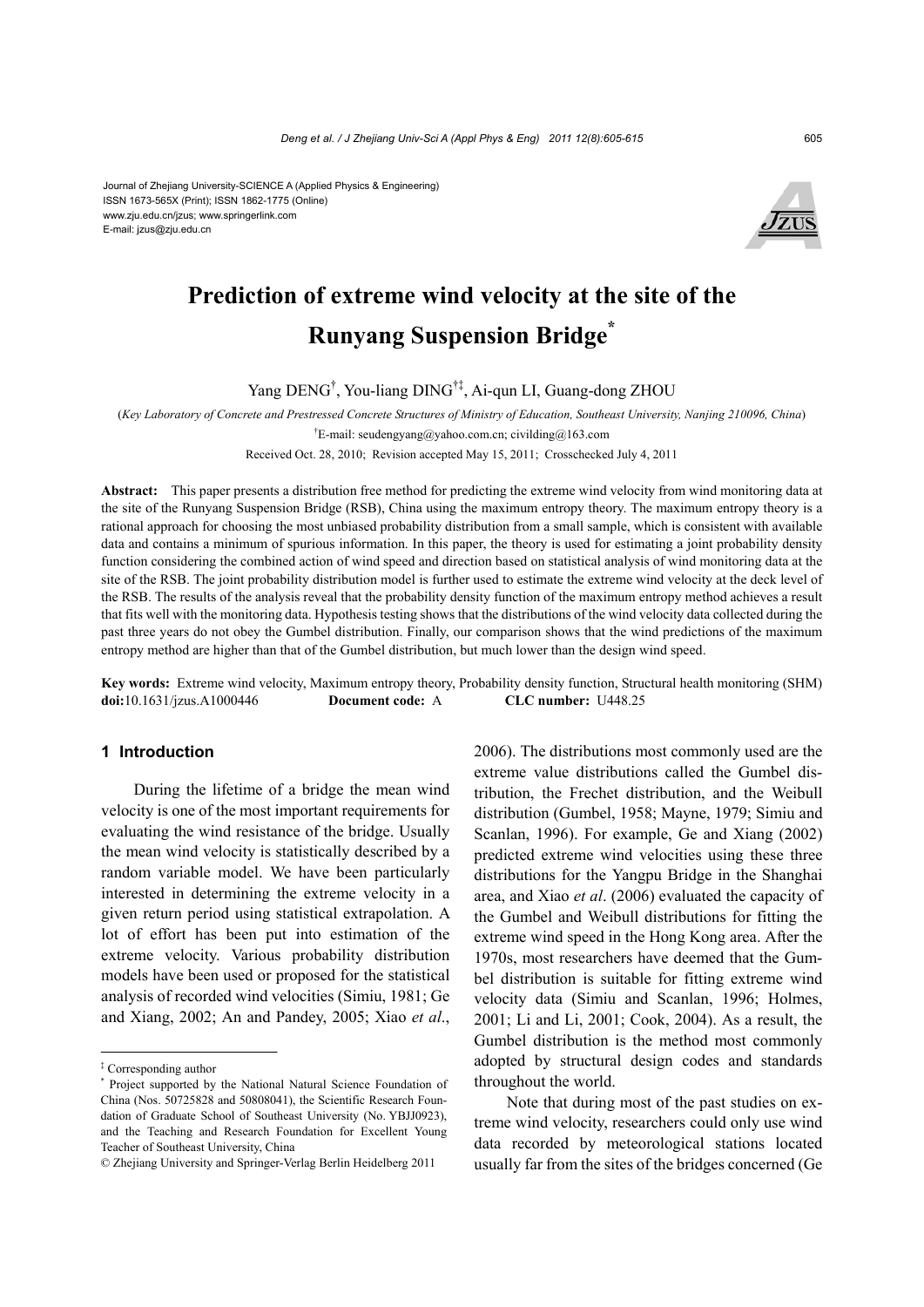and Xiang, 2002). In the ideal case, there is enough wind data from the bridge site for wind-resistant design and the evaluation of wind resistance during the lifetime of the bridge. In the past decade a significant research effort has focused on the development of structural health monitoring (SHM) for long-span bridges (Ko and Ni, 2005; Deng *et al*., 2010). This has brought new opportunities for researchers who are interested in the wind characteristics and the windinduced response of bridge structures (Xu *et al*., 2000; Zhu *et al*., 2003; Deng *et al*., 2009; Wang *et al*., 2010). As for the wind-resistant design of long-span bridges, the effect of mean wind velocity on structures is related to not only wind speed but also wind direction. Hence, it is valuable to study the joint distribution of wind speed and its direction using the wind data at the site of the bridge. Until now, little effort has been put into the estimation of the joint distribution and the prediction of the extreme wind velocity using the wind data recorded by the SHM system. The most important reason is that because of the short operation time of most SHM systems, the quantity of recorded wind velocity data may be insufficient when extreme value distributions are used to estimate the extreme wind velocity of the bridges.

Hence, it is necessary to develop a new method to estimate the joint distribution model of wind speed and wind direction from a small sample measured by the SHM system of a bridge. An alternative approach for distribution fitting comes from modern information theory. The maximum entropy theory has been developed as a quantitative approach for seeking a probability distribution, among all possible distributions, that contains a minimum of spurious information (Pandey, 2000; Chen *et al*., 2001).

This paper describes a new joint distribution model of wind speed and direction based on the maximum entropy theory. A relatively small wind velocity sample, collected by the SHM system of the Runyang Suspension Bridge (RSB), China is used to estimate the joint distribution model. The results of the wind velocity sample are compared with the results predicted from the method presented in this paper and those from the Gumbel distribution. The extreme wind velocity in a 100 year return period is then been predicted. Finally, special attention is paid to a comparison between the estimated extreme wind speed and the design wind speed.

# **2 Basic theory of the maximum entropy method**

Shannon (1949) defined a measure of uncertainty, referred to as entropy. Shannon's entropy for a random event is defined as the mathematical expectation of the self-information:

$$
S(x) = -\sum_{k=1}^{n} P_k(x) \ln P_k(x),
$$
 (1)

where  $P_k(x)$  is the probability of a random variable being equal to  $x_k$ . Entropy is a positive, permutationally symmetric quantity which vanishes for a completely certain outcome, and is the maximum when all outcomes are equi-probable. The axiomatic characterization of entropy and its other mathematical properties are given by Kapur and Kesavan (1992). For a continuous variable, *x*, with the density function  $f(x)$ , the entropy is expressed as

$$
S[f(x)] = -\int_{R} f(x) \ln[f(x)] dx, \tag{2}
$$

where  $S[f(x)]$  is the entropy with the probability density function  $f(x)$ .

For a discrete random variable, it is

$$
S[f(x_i)] = -\sum_{i=1}^{n} f(x_i) \ln[f(x_i)].
$$
 (3)

Jaynes (1957) presented the maximum entropy principle as a rational approach for choosing a consistent probability distribution, amongst all possible distributions, that contains a minimum of spurious information. The principle of the maximum entropy theory states that the most unbiased estimate of a probability distribution is that which maximizes the entropy subject to constraints supplied by the available information, e.g., the moments of a random variable. The distribution so obtained is referred to as the most unbiased, because its derivation involves a systematic maximization of uncertainty about the unknown information. The mathematical model of the maximum entropy theory is defined as

$$
\text{MAX } S = -\int_{R} f(x) \ln[f(x)] \, \mathrm{d}x,\tag{4}
$$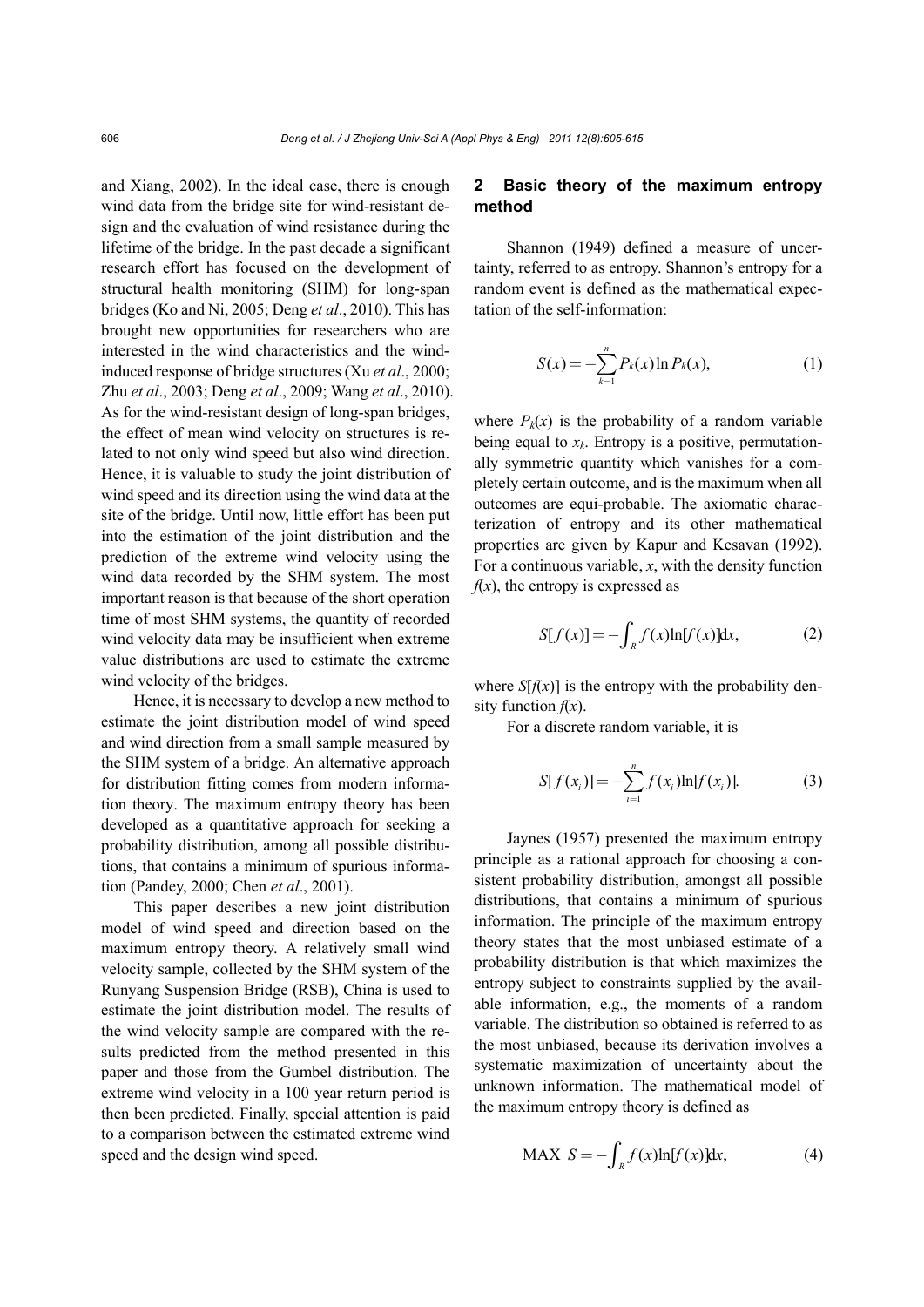ST 
$$
\int_{R} x^{i} f(x) dx = m_{i}, i=0, 1, ..., N,
$$
 (5)

where  $m_i$  is the *i*th order origin moment from the measured wind speed sample. *N* is the highest order of *mi*. MAX means that when the entropy reaches the maximum, we obtain the best probability density function. ST means that when the equations are satisfied, the entropy will reach the maximum value through the adjustment of the probability density function. To account for the constraints of Eq. (5), the entropy function is expressed as

$$
\overline{S} = S + (\lambda_0 + 1) \Big[ \int_R f(x) dx - m_0 \Big] + \sum_{i=1}^N \lambda_i \Big[ \int_R x^i f(x) dx - m_i \Big],
$$
\n(6)

where  $\lambda_i$  denotes an unknown Lagrangian multiplier. To derive the function, the entropy is maximized using the usual condition:

$$
\frac{\partial \overline{S}}{\partial f(x)} = 0. \tag{7}
$$

Let Eq. (6) substitute into Eq. (7) to lead to the following expression of the proper probability density function:

$$
f(x) = \exp\left(\lambda_0 + \sum_{i=1}^{N} \lambda_i x^i\right),\tag{8}
$$

where *N* is the highest moment order of the sample. The Lagrangian multipliers are determined by solving a system of nonlinear equations, Eq. (5) to Eq. (8), by a nonlinear least square method that uses a Gauss-Newton optimization algorithm (Chen, 2008). During the calculation process, solving the system of nonlinear equations is converted to a minimum optimization problem. The optimization target function is defined as

$$
T(x) = \sum_{i=0}^{N} \Bigl[ \int_{R} x^{i} f(x) dx - m_{i} \Bigr]^{2}.
$$
 (9)

It is obvious that the function of  $f(x)$ , among all the probable density functions with the given constraint conditions, which makes the function of  $T(x)$ approximate to zero, is the best probability density function. The convergence process of the entropy to the maximum value will be demonstrated in Section 4.3.

## **3 Statistical analysis of wind monitoring data**

## **3.1 Long-term wind monitoring of the RSB**

The subject of this study is the RSB shown in Fig. 1, which is a single-span steel suspension bridge that crosses the Yangtse River, along the highway between Zhenjiang and Yangzhou in China.



**Fig. 1 View of the Runyang Suspension Bridge**

The main span of the bridge is 1490 m long, making it the longest of its kind in China and the third longest in the world. The SHM system of the RSB has been established to monitor in real time the responses of the bridge under various kinds of environmental actions and mobile loads by the application of modern techniques in sensing, testing, computing and network communication (Li *et al*., 2003). As for the wind environmental monitoring of the bridge, two WA15 anemometers (Fig. 2) produced by the Vaisala Company were installed in the SHM system. One is on the top of the downstream side of the south tower (218.905 m high above the ground), and the other is in the middle of the upstream side of the bridge girder (69.300 m high above the ground).

The anemometers work all day with a working temperature range of from −50 °C–+55 °C and a sampling frequency of 1 Hz. The anemometers were installed to the north and defined the angle of wind direction with 0º to the north, by clockwise rotation. Since May 1, 2005 the anemometers have shown their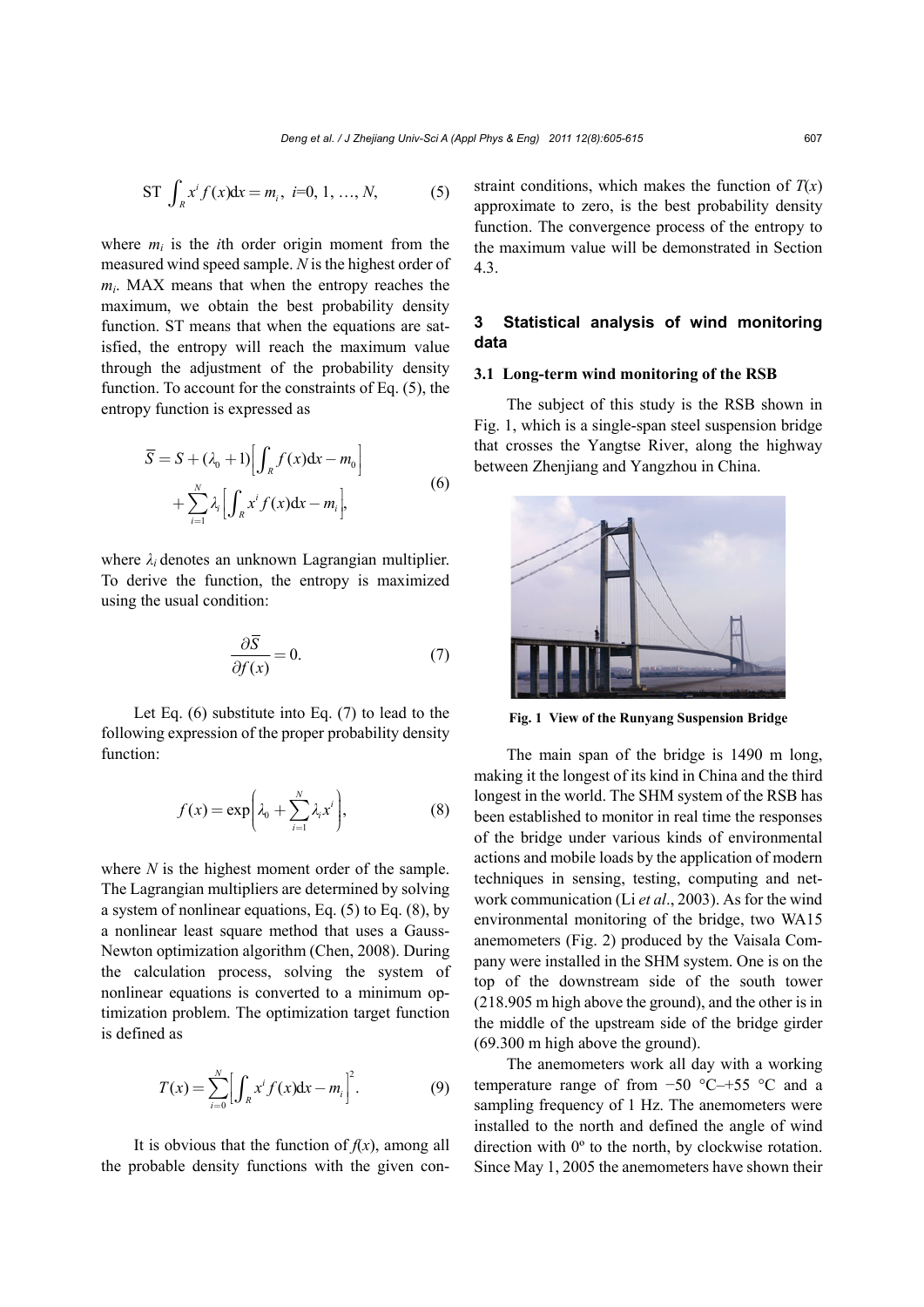high working stability, good performance in dynamic tracking and reliability for measuring data.

The anemometers record not only the wind data under normal wind conditions, but also capture information during typhoons, such as "Matsa" and "Khanun" in 2005. Typical wind speed and direction time histories recorded during typhoon "Matsa", are shown in Fig. 3. Hence, the collected wind records make it possible to provide the data necessary for establishing a joint probability model between the wind speed and its direction at the site of the RSB.

# **3.2 Statistical characteristics of the wind monitoring data**

The daily maximum values of 10-min average wind speed for each of the eight standard compass





**Fig. 3 Typical wind speed (a) and direction (b) time histories on the deck of the RSB during typhoon "Matsa" on August 7 from 3:00–4:00** 

directions were calculated from May 2005 to November 2007, resulting in a total of 543 data points from the deck of the RSB (the wind data from the deck was used in this study). Fig. 4 shows the frequency of the largest daily wind speed in each direction. In the directions of E, SE and S, the frequencies were 0.21, 0.19 and 0.18, respectively. The frequencies of the other directions were mostly around 0.1 and that from the N direction was only 0.05. Because the site of the bridge is in the region of a subtropical monsoon climate influenced by the ocean monsoon blowing from the East China Sea from the E and S directions, it is logical that the frequencies of the largest daily wind speeds from the S and E directions were much larger than those from the other directions. Hence, Fig. 4 accurately reflects the wind direction characteristics at the site of the RSB. The statistical characteristics of the daily maximum wind speeds used in this study are listed in Table 1.

The statistical surface of the joint probability density function between the wind speed and direction was calculated. Let  $t_{ij}$  be the number of the largest daily wind speeds during the wind speed interval [*Ui*,  $U_{i+1}$ ] and wind direction interval  $[\theta_i, \theta_{i+1}]$ . The probability of the largest daily wind speed during the above intervals was calculated approximately as  $t_{ij}/T$ , where **Fig. 2 WA15 anemometer** *T* is the length of the sample. Considering some



**Fig. 4 Wind direction frequency of the largest daily wind speed** 

**Table 1 Statistical characteristics of the daily maximum wind speeds (m/s)** 

|                             | Daily maximum wind speed |  |                                                 |       |     |   |     |               |
|-----------------------------|--------------------------|--|-------------------------------------------------|-------|-----|---|-----|---------------|
|                             | NE                       |  | SE.                                             | - 8 - | .SW | W | NW. | Non-direction |
| Mean value $\mu$            |                          |  | 6.512 8.771 7.211 7.315 7.241 7.681 8.296 7.479 |       |     |   |     | 7.511         |
| Standard deviation $\sigma$ |                          |  | 2.472 3.262 2.373 2.017 2.177 2.232 2.651 2.961 |       |     |   |     | 2.505         |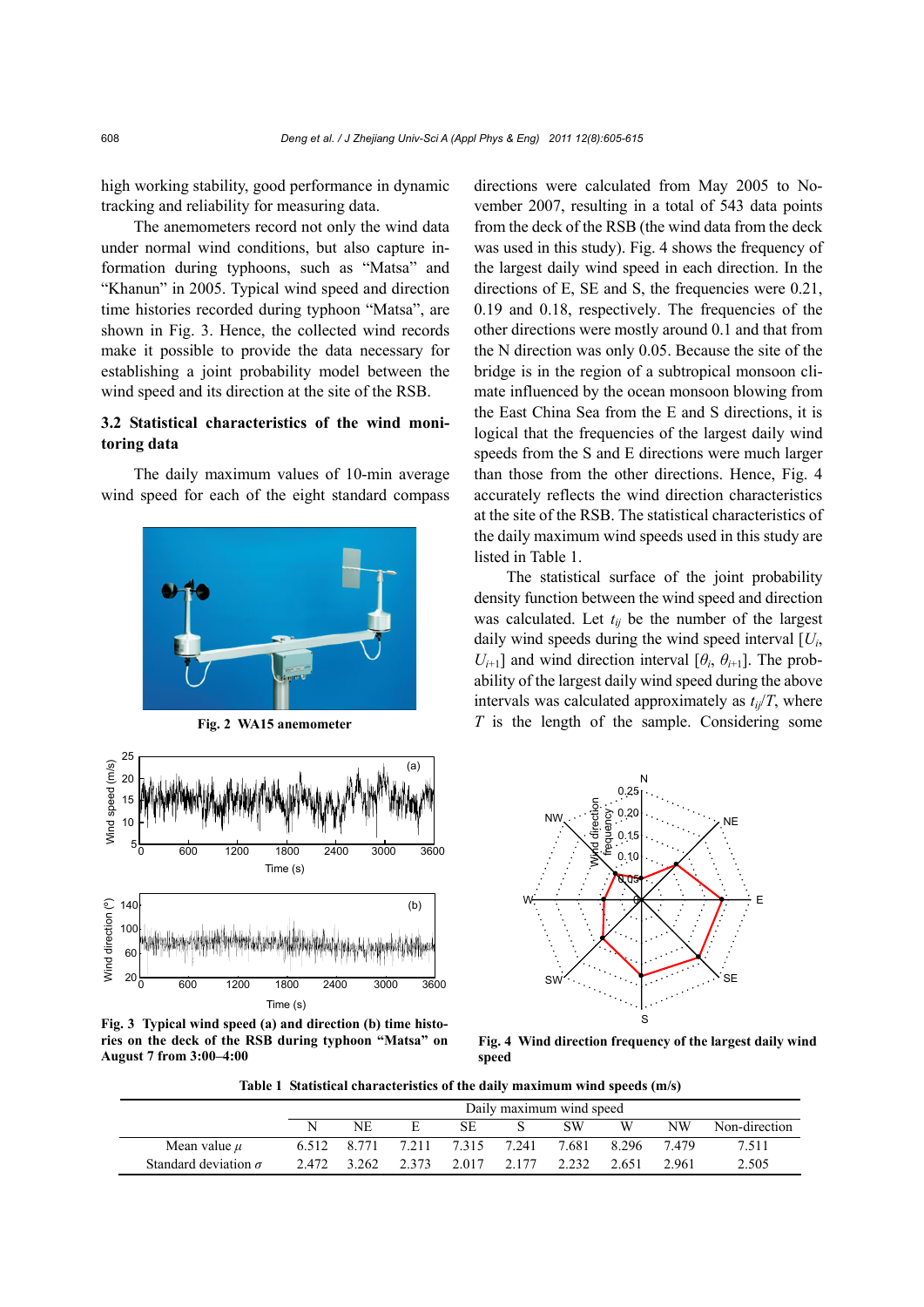necessary expressions, such as  $\Delta U_i = U_{i+1} - U_i$ ,  $\Delta \theta_i = \theta_{i+1} - \theta_i$ ,  $\overline{U}_i = (U_{i+1} + U_i)/2$  and  $\overline{\theta}_i = (\theta_{i+1} + \theta_i)/2$ , the value of the joint probability density at the point of  $(\overline{U}_i, \overline{\theta}_i)$  was calculated as

$$
P_{ij} = t_{ij} / (T \cdot \Delta U_i \cdot \Delta \theta_j). \tag{10}
$$

Using Eq. (10), probability density values of  $22\times8$  points were obtained during the wind speed interval of [0 m/s, 22 m/s] and the wind direction interval of [0°, 360°]. Fig. 5 illustrates the statistical curved surface of the joint probability density function. It can be seen that the maximum values of the probability density were in the wind speed interval of [4 m/s, 10 m/s].



**density function** 

## **4 Prediction of extreme wind velocity**

## **4.1 Numerical example**

Because the highest order of moments in the maximum entropy method usually plays a critical role in the accuracy of the final probability density function, the fitting capacity of the method should be evaluated at first. In this section, the standard normal distribution is employed to compare the fitting capacity of several maximum entropy models. One hundred sets of random numbers obeying a standard normal distribution were generated by the software of MATLAB. The length of each set was 500. The numerical integrations were carried out to determine the exceeding probability. Tables 2 and 3 list the average values of the exceeding probability and reliability indices calculated based on Eqs. (8) and (5), respectively. The reliability index of *β*, which is related to the exceeding probability, can be defined as

$$
\beta = \Phi^{-1}(1 - P(x)) = -\Phi^{-1}(P(x)), \quad (11)
$$

where  $\Phi^{-1}()$  denotes the inverse standard normal cumulative distribution function.

In these tables,  $P_e$  and  $\beta_e$  are the theoretical values of the exceeding probability and reliability Fig. 5 Statistical curved surface of the joint probability index, respectively, for a given limit value. In Table 2,

| Limit          |                      |                        | Numerical integrated value |                       | Absolute error       |                      |                      |  |
|----------------|----------------------|------------------------|----------------------------|-----------------------|----------------------|----------------------|----------------------|--|
| value          | $P_{\rm e}$          | 3rd-order              | 4th-order                  | 5th-order             | 3rd-order            | 4th-order            | 5th-order            |  |
|                |                      | method                 | method                     | method                | method               | method               | method               |  |
| $\theta$       | 0.500                | 0.497                  | 0.507                      | 0.507                 | 0.00300              | 0.00700              | 0.00700              |  |
|                | 0.158                | 0.139                  | 0.150                      | 0.145                 | 0.0197               | 0.00870              | 0.0134               |  |
| $\mathfrak{D}$ | 0.0228               | 0.0141                 | 0.0169                     | 0.0131                | 0.00869              | 0.00587              | 0.00975              |  |
| 3              | 0.00140              | 0.000435               | 0.000605                   | 0.000243              | 0.000965             | 0.000795             | 0.00116              |  |
| 4              | $3.200\times10^{-5}$ | $3.544\times10^{-6}$   | $5.844\times10^{-6}$       | $6.386\times10^{-7}$  | $2.850\times10^{-5}$ | $2.620\times10^{-5}$ | $3.140\times10^{-5}$ |  |
| 5              | $2.910\times10^{-7}$ | $6.766 \times 10^{-9}$ | $1.333\times10^{-8}$       | $1.623\times10^{-10}$ | $2.840\times10^{-7}$ | $2.780\times10^{-7}$ | $2.910\times10^{-7}$ |  |

**Table 2 Results of the exceeding probability** 

| Table 3 Results of the reliability indices |  |
|--------------------------------------------|--|
|--------------------------------------------|--|

| Limit    |                 | Numerical integrated value |                     | Absolute error      |                     |                     |                     |
|----------|-----------------|----------------------------|---------------------|---------------------|---------------------|---------------------|---------------------|
| value    | $\beta_{\rm e}$ | 3rd-order<br>method        | 4th-order<br>method | 5th-order<br>method | 3rd-order<br>method | 4th-order<br>method | 5th-order<br>method |
| $\theta$ | $\theta$        | 0.00685                    | $-0.0179$           | $-0.0187$           | 0.00685             | 0.0179              | 0.0187              |
|          |                 | 1.0866                     | 1.0383              | 1.0570              | 0.0866              | 0.0383              | 0.0570              |
| 2        | 2               | 2.194                      | 2.122               | 2.225               | 0.194               | 0.122               | 0.225               |
| 3        | 3               | 3.329                      | 3.237               | 3.488               | 0.329               | 0.237               | 0.488               |
| 4        | 4               | 4.491                      | 4.383               | 4.843               | 0.491               | 0.383               | 0.843               |
| 5        | 5               | 5.679                      | 5.562               | 6.287               | 0.679               | 0.562               | 1.287               |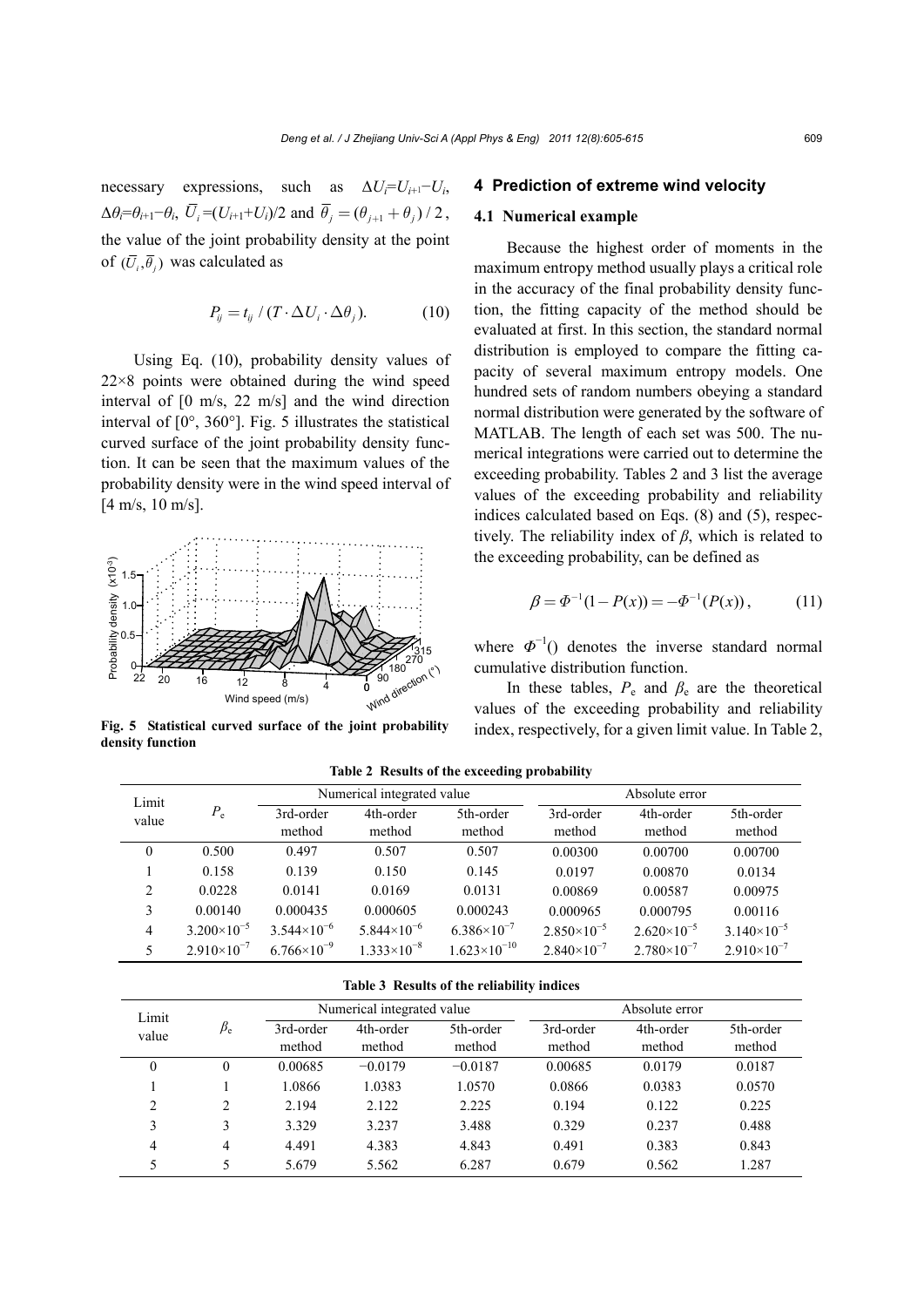the absolute error is the absolute difference between the numerical value of the exceeding probability and *P*e. In Table 3, the absolute error is the absolute difference between the numerical value of the reliability index and  $\beta_e$ . The results reveal that the in most cases the absolute errors of the fourth-order moment method are the lowest. This means that the fourthorder moment method has the best accuracy in fitting the approximate probability density function among the three types of maximum entropy methods. Therefore, the fourth-order moment method was used to fit the joint probability density function of the wind speed and its direction.

### **4.2 Joint probability density functions**

It is widely accepted that the effect of wind on structures is related to both the wind speed and its direction. Usually the relationship between the wind speed and its direction is described by a wind rose diagram. For long-span bridges, it is necessary to study the joint action of wind speed and direction on the wind-induced responses of structures. Hence, the joint probability distribution model has been developed to consider the joint effect of wind speed and direction. In this study, based on the probability density function given in Eq. (8), the joint probability density function is defined as

$$
f(x) = l(\theta) \exp\left[\lambda_0 + \sum_{i=1}^4 \lambda_i \left(\frac{x - \mu}{\sigma}\right)^i\right].
$$
 (12)

In Eq. (12),  $l(\theta)$  is the wind direction frequency function (Fig. 4). It is obvious that the value of  $l(\theta)$  is equal to 1 when the wind direction is not considered.  $\mu$  is the mean value of the sample, and  $\sigma$  is the standard deviation.  $(x-\mu)/\sigma$  is a random variable with a mean value of 0 and a standard deviation of 1. The numerical example of Wei *et al*. (2007) shows that by using Eq. (12) instead of Eq. (8), the convergence speed can be greatly accelerated and the difficulty of convergence failure can be reduced at the same time. In this study, the convergence performance of Eq. (12) was evaluated using the field monitoring data from the following section.

The Gumbel distribution has been the most widely used distribution for fitting extreme wind velocity data (Simiu, 1996; Holmes, 2001; Li and Li, 2001; Cook, 2004). So we compare the fit between the wind velocity data and the results predicted from our proposed method and the Gumbel distribution. The joint function based on the Gumbel distribution is defined as

$$
f(x) = l(\theta) \frac{1}{a} \exp\left(-\frac{x-b}{a}\right) \exp\left[-\exp\left(-\frac{x-b}{a}\right)\right], (13)
$$

where *a* and *b* are the scale parameter and location parameter, respectively.

## **4.3 Estimation of model parameters**

Eq. (12) was adopted rather than the original Eq. (8) because of the advantage of  $(x-\mu)/\sigma$  in the convergence. Firstly, without considering the wind direction, a total of 543 sample points were used to evaluate the convergence performance of Eqs. (12) and (8). The highest moment orders of Eqs. (12) and (8) were all four. The convergence processes are demonstrated in Figs. 6 and 7. Note that the iteration step of *h* in the figures is specifically the iteration step in the Gauss-Newton optimization algorithm. The target function of  $T(x)$  has already been defined in Eq. (9). Fig. 6 shows that the iteration step and the target function came to the value of zero after only 23 iterations when Eq. (12) was involved. Fig. 7 shows the convergence process of solving the nonlinear equation system including Eq. (8). The value of the target function in Fig. 7b was still very large after 200 iterations and it seems almost impossible to decrease to zero. So we stopped the solving process. In Fig. 7a, a vertical dotted line divides the curve of iteration step into two phases. In phase I (from about 0−80 times), a slight oscillation in the iteration step is observed. In phase II (from about 80−200), a severe oscillation in the iteration step is observed. The curve in Fig. 7a shows that the more the solving process iterates, the more severe the oscillation of iteration step may be. It can be concluded that Eq. (12) greatly improves the convergence performance of the maximum entropy method compared with the original Eq. (8). Table 4 shows the eight groups of model parameters of the joint probability models for eight compass directions using Eq. (12). The model parameters of Gumbel distributions are shown in Table 5. The model parameters without considering the wind direction are also shown in these tables.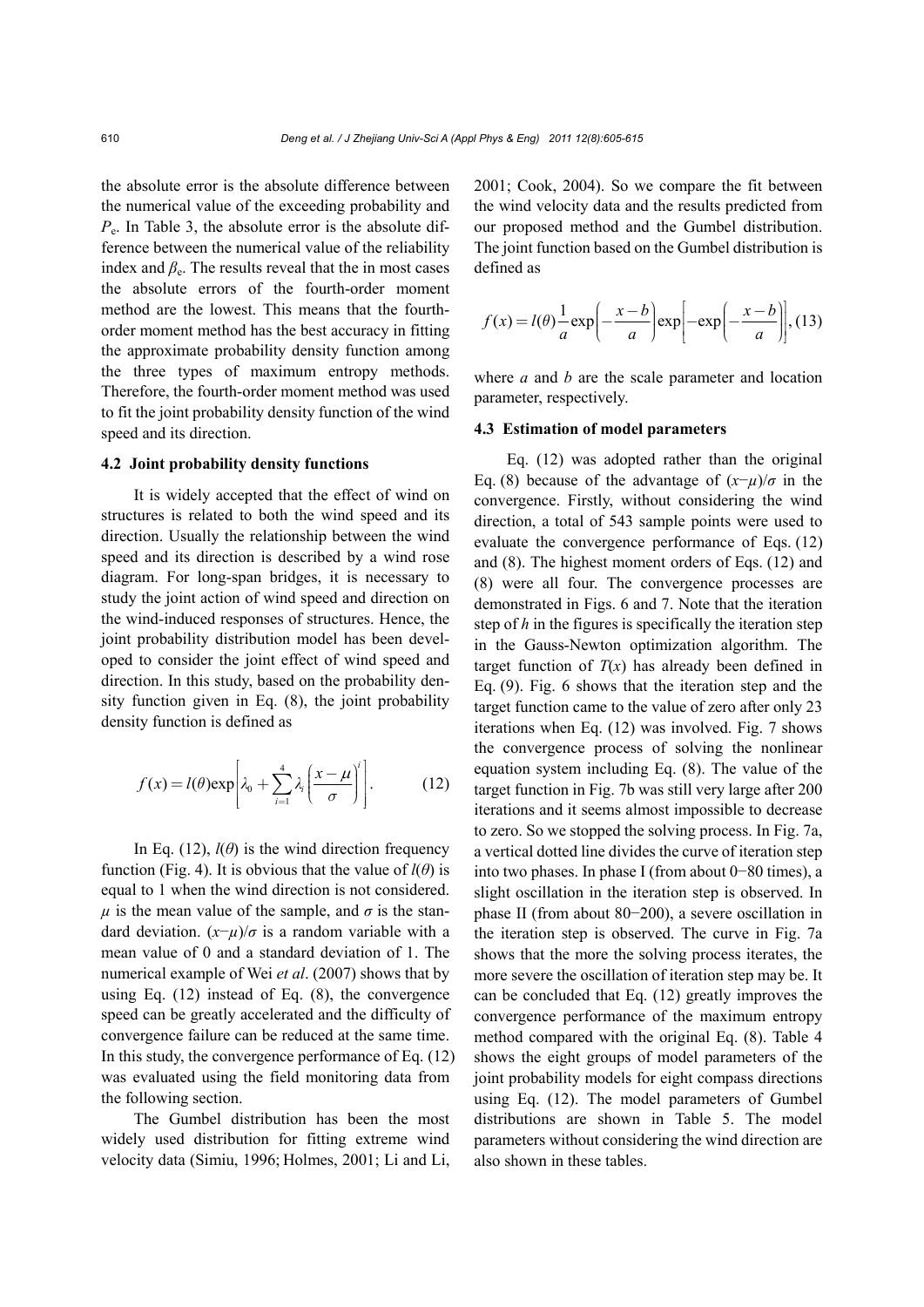

**Fig. 6 Convergence process using Eq. (12)**  (a) Iteration step of  $h$ ; (b) Target function of  $T(x)$ 

**Table 4 Parameters of the maximum entropy models** 

| Direction                                                | $\lambda_0$ | $\lambda_1$                                  | $\lambda_{2}$ | $\lambda_3$ | $\lambda_4$                                   |
|----------------------------------------------------------|-------------|----------------------------------------------|---------------|-------------|-----------------------------------------------|
| N                                                        |             |                                              |               |             | $-0.892$ 0.0125 $-0.537 -0.00420$ 0.00310     |
| <b>NE</b>                                                |             | $-0.960$ $-0.593$ $-0.376$ $0.260$ $-0.0648$ |               |             |                                               |
| E                                                        |             | $-0.838$ $-0.423$ $-0.608$ 0.160 $-0.0134$   |               |             |                                               |
| <b>SE</b>                                                |             | $-0.766$ $-0.741$ $-0.746$ $0.326$ $-0.0383$ |               |             |                                               |
| S                                                        |             |                                              |               |             | $-0.913$ $-0.0986$ $-0.504$ 0.0337 $-0.00180$ |
| <b>SW</b>                                                |             | $-0.881$ $-0.630$ $-0.532$ 0.268 $-0.0444$   |               |             |                                               |
| W                                                        |             | $-0.980$ $-0.0414$ $-0.351$ 0.0164 $-0.0322$ |               |             |                                               |
| NW                                                       |             | $-0.729$ $-0.580$ $-0.787$ $0.247$ $-0.0208$ |               |             |                                               |
| Non-direction $-0.842$ $-0.384$ $-0.602$ 0.142 $-0.0103$ |             |                                              |               |             |                                               |

Fig. 8 compares the fitting results in non-direction from our method with those from the Gumbel distribution. It is clear that the result from the maximum entropy theory gave a much better fit than that of the Gumbel distribution. In Fig. 8 the curve of the Gumbel density function offsets to the higher wind speed, so it is inevitable that the Gumbel distribution model will lead to a lower predicted value. Kolmogorov-Smirnov testing was employed to judge whether the wind speeds obeyed the Gumbel distribution. In this testing of goodness of fit, the total wind speed sample points were assumed to obey the Gumbel distribution with a location parameter of



**Fig. 7 Convergence process using Eq. (8)**  (a) Iteration step of  $h$ ; (b) Target function of  $T(x)$ 

**Table 5 Parameters of the Gumbel distributions** 

| Direction     | Location parameter a | Scale parameter <i>b</i> |
|---------------|----------------------|--------------------------|
| N             | 7.727                | 2.379                    |
| <b>NE</b>     | 10.484               | 3.599                    |
| E             | 8.490                | 3.093                    |
| <b>SE</b>     | 8.441                | 2.755                    |
| S             | 8.346                | 2.233                    |
| <b>SW</b>     | 8.874                | 2.644                    |
| W             | 9.608                | 2.598                    |
| NW            | 9.167                | 4.376                    |
| Non-direction | 8.862                | 3.306                    |



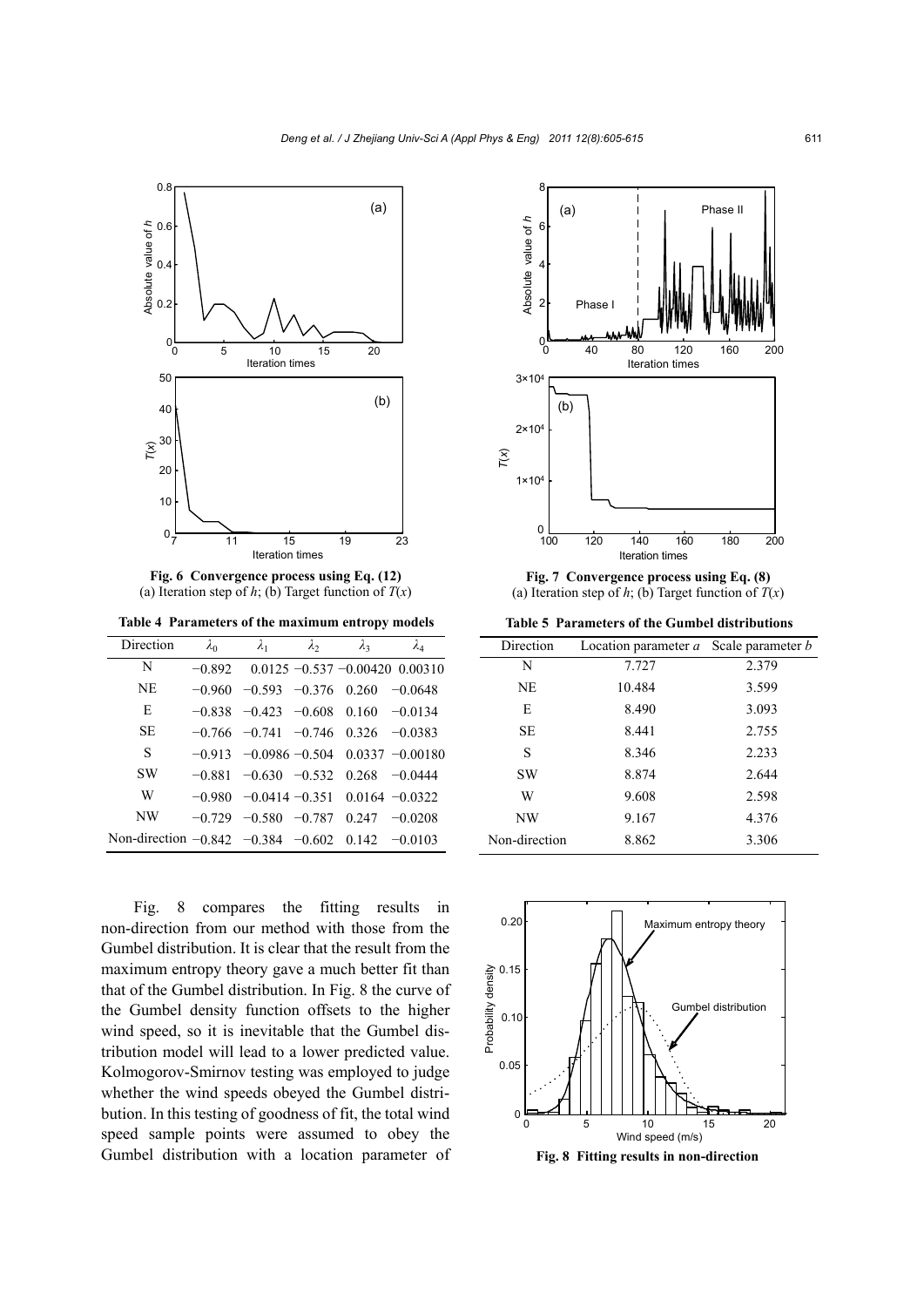8.862 and a scale parameter of 3.306. The significance level of the testing was set to 0.05. The *p* value of the testing, that is  $2.296 \times 10^{-13}$ , was far below the significance level of 0.05. So the assumption of the Gumbel distribution was rejected.

Fig. 9 shows the fit between the results from the analytical expression of the probability density function and the histograms of the maximum daily wind speeds. In most wind directions the probability density function coincides with the wind monitoring data.

## **4.4 Prediction of extreme wind velocity**

Based on the above results the expected wind speed  $U_{100}$  for the returned period of 100 years in eight compass directions and the non-directional case at the deck level of the RSB can be obtained according to the method stated in the APPENDIX. The predictions of extreme wind velocity are shown in Table 6. For comparison, the predictions of extreme wind velocity have also been calculated using the Gumbel distributions.



**Fig. 9 Fitting results in eight directions** 

(a) N direction; (b) NE direction; (c) E direction; (d) SE direction; (e) S direction; (f) SW direction; (g) W direction; (h) NW direction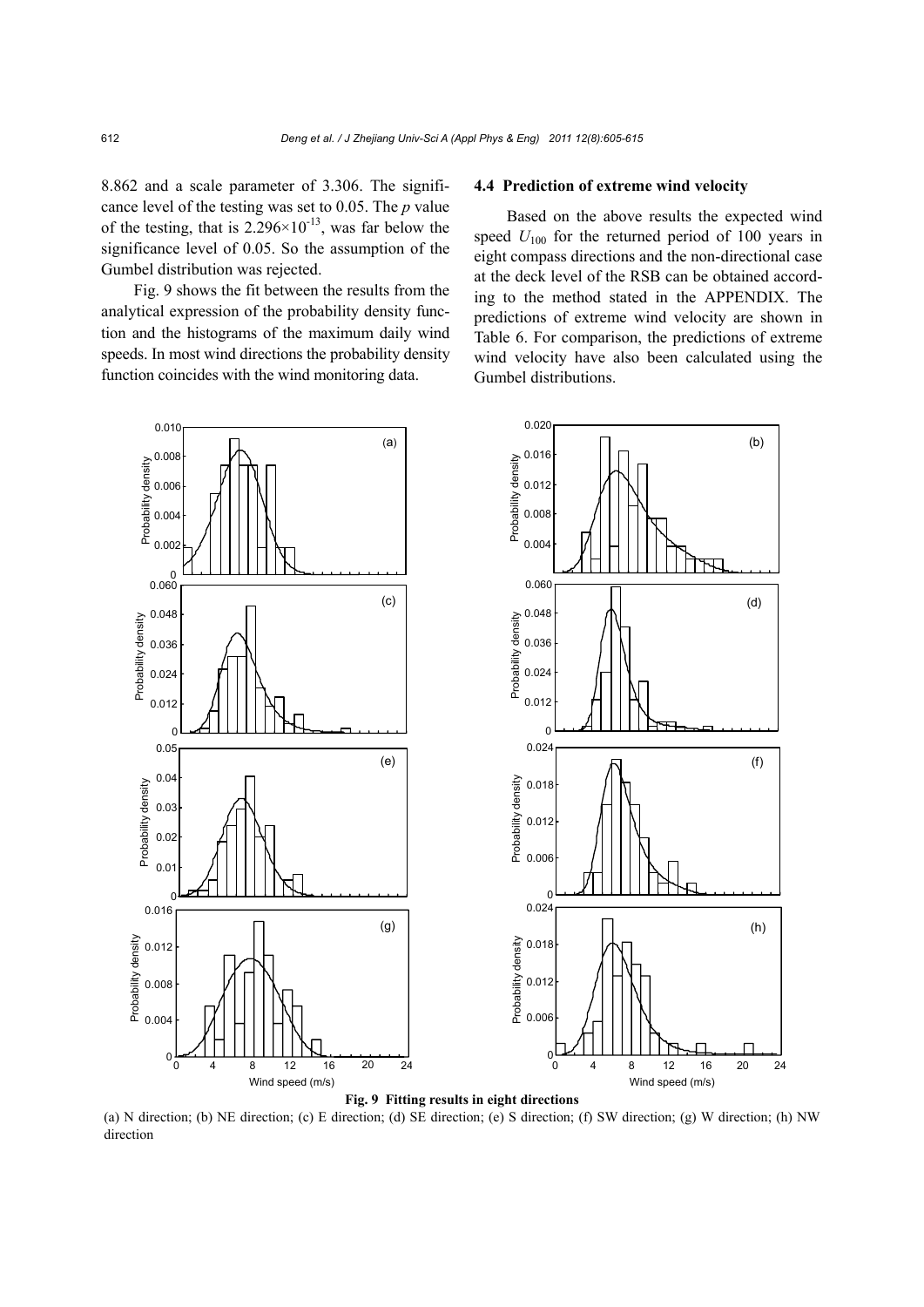| Model type               | Wind velocity |      |      |           |           |           |      |      |               |
|--------------------------|---------------|------|------|-----------|-----------|-----------|------|------|---------------|
|                          | N             | NE   | E    | <b>SE</b> | S.        | <b>SW</b> | W    | NW   | Non-direction |
| Maximum entropy model    | 15.7          | 20.1 | 22.7 |           | 17.6 15.7 | 16.5      | 15.8 | 25.9 | 24.2          |
| Gumbel distribution mode | 12.5          | 18.1 | 153. | 144       | 132       | 144       | 150  | 184  | 16.7          |

**Table 6 Predictions of extreme wind velocity in the return period of 100 years (m/s)** 

The values for the directions of N, SE, S, SW and W were relatively small, but the values for the directions of NE, E, NW and non-direction were larger when calculated using the Gumbel distributions. Hence, the extreme wind speeds vary with the direction and this should be considered in the windinduced response analysis of the bridge. In addition, the table shows that the extreme wind velocities calculated by the maximum entropy method were larger than those calculated by the Gumbel distribution. The maximum ratio of the value calculated by the maximum entropy theory to the value calculated by the Gumbel distribution was 1.48 in the E direction, and the minimum ratio was 1.05 in the W direction. It can be concluded that the predictions of the extreme wind velocity may be underestimated using the Gumbel distribution model at the site of the RSB.

For the RSB, the design wind speed at a height of 10 m is 29.1 m/s for the return period of 100 years. According to the Wind-Resistant Design Specification for Highway Bridges of China (JTG/T D60-01: 2004), the conversion of the design wind speed at the deck level of the RSB is expressed as

$$
U_z = \left(\frac{Z}{Z_0}\right)^{\alpha} \cdot U_0,\tag{14}
$$

where  $U_0$  and  $U_Z$  are the design wind speed and the conversion wind speed, respectively. *Z* is the height at the deck level of the bridge and  $Z_0$  is 10 m. The ground roughness of  $\alpha$  is 0.12. So the design wind speed at the deck level  $U_Z$  is calculated with the value of 36.7 m/s. It is obvious that the design wind speed is much larger than the predictions of the maximum entropy method. The main reason is that the design wind speed of the RSB is governed usually by typhoon events, while the wind velocity estimation, based on the monitoring data of daily measured wind velocity, is associated with normal wind conditions.

## **5 Conclusions**

This study presents a new method to predict extreme wind velocity based on the maximum entropy theory and its application to the analysis of the wind data measured by the SHM system of the RSB. The following conclusions can be drawn:

1. Wind blowing from the East China Sea from the E and S directions plays a critical role in the wind condition of the site of the RSB. The frequencies of the largest daily wind speed from the S and E directions are much larger than those from other directions, based on the three years of monitoring data.

2. Results of the numerical example show that the fourth-order moment method on the basis of maximum entropy theory has better accuracy in fitting the approximate probability density function than the third-order moment method or the fifth-order moment method.

3. The convergence performance of the maximum entropy method is greatly improved compared with the original method by the normalization of the original variable to a variable with a mean value of 0 and a standard deviation of 1.

4. In non-direction, the fitted curve of the Gumbel density function offsets to the higher value of wind speed and the result of Kolmogorov-Smirnov testing shows that the wind speed sample does not obey the Gumbel distribution. But in most wind directions, results from the density function of maximum entropy method coincide with the wind monitoring data.

5. The extreme wind velocities calculated by the maximum entropy method are larger than those calculated by the Gumbel distribution. Thus, the predictions of the extreme wind velocity may be underestimated using the Gumbel distribution model at the site of the RSB. Finally, the design wind speed is much larger than the predictions of the maximum entropy method.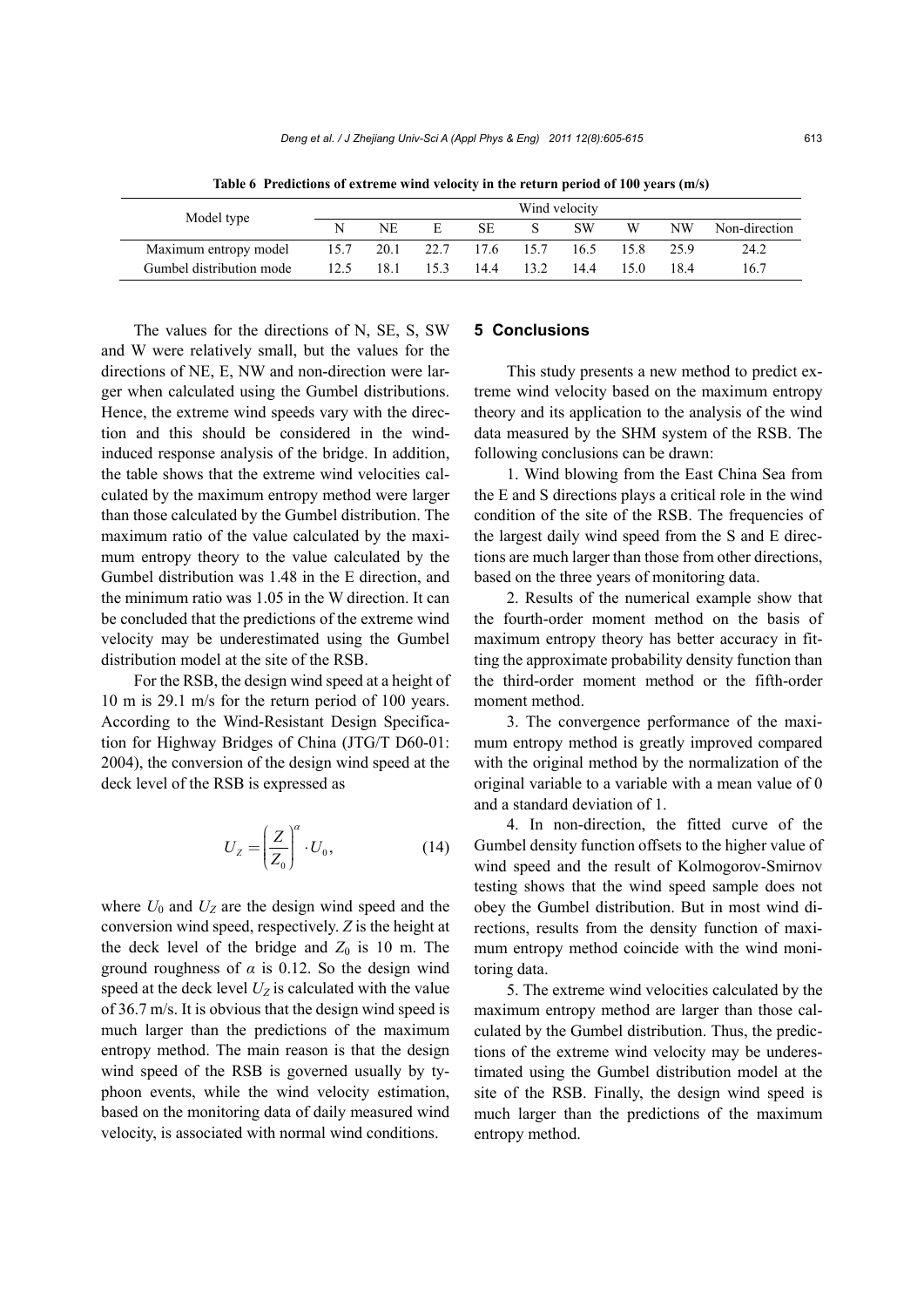#### **References**

- An, Y., Pandey, M.D., 2005. A comparison of method of extreme wind speed estimation. *Journal of Wind Engineering and Industrial Aerodynamics*, **93**(7):535-545. [doi:10.1016/j.jweia.2005.05.003]
- Chen, J.H., 2008. The convergence analysis of inexact Gauss-Newton methods for nonlinear problems. *Computational Optimization and Applications*, **40**(1):97-118. [doi:10.1007/s10589-007-9071-7]
- Chen, X., Qi, H., Zhang, Y., Wu, C., 2001. Optimal design of a two-stage mounting isolation system by the maximum entropy approach. *Journal of Sound and Vibration*, **243**(4):591-599. [doi:10.1006/jsvi.2000.3230]
- Cook, N.J., 2004. Confidence limits for extreme wind speeds in mixed climates. *Journal of Wind Engineering and Industrial Aerodynamics*, **92**(1):41-51. [doi:10.1016/j.jweia. 2003.09.037]
- Deng, Y., Li, A.Q., Ding, Y.L., Sun, J., 2009. Long-term monitoring and analysis of the wind environment at the site of Runyang Suspension Bridge. *Acta Aerodynamica Sinica*, **27**(6):632-638 (in Chinese).
- Deng, Y., Ding, Y.L., Li, A.Q., 2010. Structural condition assessment of long-span suspension bridges using long-term monitoring data. *Earthquake Engineering and Engineering Vibration*, **9**(1):123-131. [doi:10.1007/ s11803-010-9024-5]
- Ge, Y.J., Xiang, H.F., 2002. Statistical study for mean wind velocity in Shanghai area. *Journal of Wind Engineering and Industrial Aerodynamics*, **90**(12-15):1585-1599. [doi:10.1016/S0167-6105(02)00272-6]
- Gumbel, E.J., 1958. Statistics of Extremes. Columbia University Press, NewYork, USA.
- Holmes, J.D., 2001. Wind Loading of Structures. Spon Press, London, UK.
- Jaynes, E.T., 1957. Information theory and statistical mechanics. *Physical Review*, **106**(4):620-630. [doi:10.1103/ PhysRev.106.620]
- JTG/T D60-01:2004. Wind-Resistant Design Specification for Highway Bridges. Ministry of Transport, Beijing, China (in Chinese).
- Kapur, J.N., Kesavan, H.K., 1992. Entropy Optimization Principles with Applications. Academic Press Inc., San Diego, USA.
- Ko, J.M., Ni, Y.Q., 2005. Technology developments in structural health monitoring of large-scale bridges. *Engineering Structures*, **27**(12):1715-1725. [doi:10.1016/j. engstruct.2005.02.021]
- Li, A.Q., Miao, C.Q., Li, Z.X., Han, X.L., Wu, S.D., Ji, L., Yang, Y.D., 2003. Health monitoring system for the Runyang Yangtse River Bridge. *Journal of Southeast University (Natural Science Edition)*, **33**(5):544-548 (in Chinese).
- Li, G.Q., Li, Q.S., 2001. Theory and Its Application of Time-Dependent Reliability of Engineering Structures. Science Press, Beijing, China (in Chinese).
- Mayne, J.R., 1979. The estimation of extreme winds. *Journal of Wind Engineering and Industrial Aerodynamics*,

**5**(1-2):109-137. [doi:10.1016/0167-6105(79)90027-8]

- Pandey, M.D., 2000. Direct estimation of quantile functions using the maximum entropy principle. *Structural Safety*, **22**(1):61-79. [doi:10.1016/S0167-4730(99)00041-7]
- Shannon, C.E., 1949. The Mathematical Theory of Communication. The University of Illinois Press, Urbana, USA.
- Simiu, E., 1981. Modern developments in wind engineering: part 1. *Engineering Structures*, **3**(4):233-241. [doi:10. 1016/0141-0296(81)90006-7]
- Simiu, E., Scanlan, R.H., 1996. Wind Effects on Structures (3rd Ed.). Wiley, NewYork, USA.
- Wang, H., Li, A.Q., Jiao, C.K., Li, X.P., 2010. Characteristics of strong winds at the Runyang Suspension Bridge based on field tests from 2005 to 2008. *Journal of Zhejiang University*-*SCIENCE A (Applied Physics and Engineering)*, **11**(7):465-476. [doi:10.1631/jzus.A0900601]
- Wei, Z., Ye, J.H., Shen, S.Z., 2007. Engineering application of the maximum entropy reliability theory. *Journal of Vibration and Shock*, **26**(6):146-152 (in Chinese).
- Xiao, Y.Q., Li, Q.S., Li, Z.N., Chow, Y.W., Li, G.Q., 2006. Probability distributions of extreme wind speed and its occurrence interval. *Engineering Structures*, **28**(8):1173- 1181. [doi:10.1016/j.engstruct.2006.01.001]
- Xu, Y.L., Zhu, L.D., Wong, K.Y., Chan, K.W.Y., 2000. Field measurement results of Tsing Ma Suspension Bridge during Typhoon Victor. *Structural Engineering and Mechanics*, **10**(6):545-559.
- Zhu, L.D., Xu, Y.L., Zhang, F., Xiang, H.F., 2003. Measurement of aerodynamic coefficients of tower components of Tsing Ma Bridge under yaw winds. *Wind and Structures*, **6**(1):53-70.

## **Appendix**

Estimation of the extreme wind velocity  $U_{\text{max}}$  in the return period of  $T_0$  years.

If the joint probability density function  $f(U, \theta)$ has been obtained according to  $n_0$  wind velocity sample points every year, the times of sample appearance in the wind direction interval of  $[\theta_i, \theta_{i+1}]$  can be calculated as follows:

$$
N_j = T_0 n_0 \int_{\theta_j}^{\theta_{j+1}} d\theta \int_0^\infty f(U, \theta) dU, \quad (A1)
$$

where  $T_0$  and  $n_0$  are the return period and wind velocity sample points per year, respectively. In this work  $T_0$  is 100. It should be noted that  $n_0$  is 365 in this work because the largest wind speed point is chosen every day. If the largest wind speed point is chosen every month  $n_0$  should be 12.  $f(U, \theta)$  is the joint probability density function of wind speed and wind